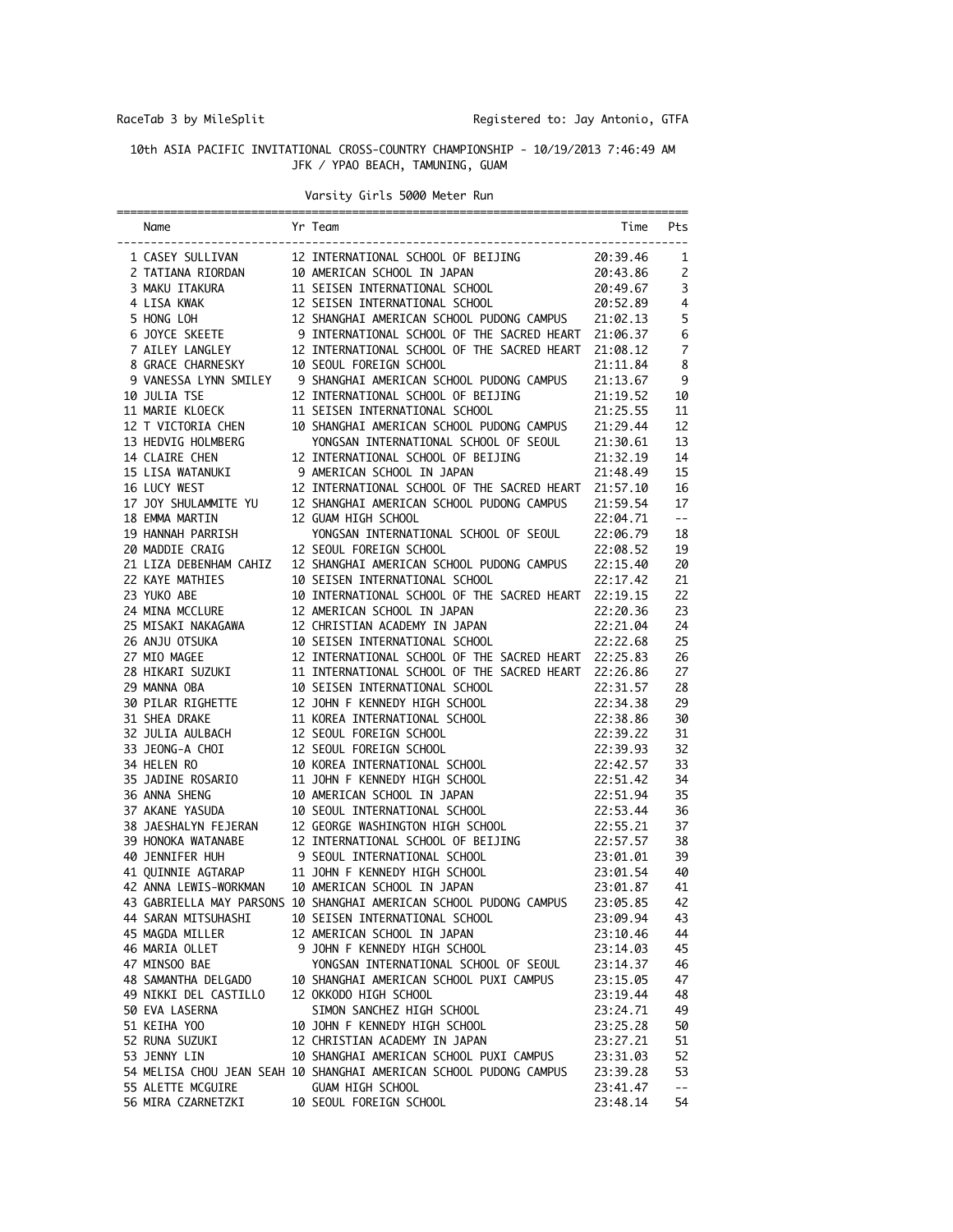|    | 57 IANTHE PORRAS                           |
|----|--------------------------------------------|
|    | 58 JAMIE HAHN                              |
|    | 59 MAYA TROMBURG                           |
|    | 60 SOFIA MIGUES                            |
|    | 61 LYVIA CHAPMAN<br>62 ALLI GINGERICH      |
|    |                                            |
|    | 63 YUKI YUE                                |
|    | 64 JULIANNE LEE<br>65 SIDNEY MUSSER        |
|    |                                            |
|    | 66 KHAMILLE DIMALANTA                      |
|    | 67 ASHLEIGH CARROLL<br>68 STEPHANIE FAN    |
|    |                                            |
|    | 69 SUE LEE                                 |
|    | 70 BONITA DYDASCO                          |
|    | 71 KIANNA AGUILLARD                        |
|    | 72 JENNIFER KIM                            |
|    | 73 RYKIEL GLORY                            |
|    | 74 MARINA SIU                              |
|    | 75 SARAH SUNG                              |
|    | 76 ANNIE NA                                |
|    | 77 KYLA SWANSON                            |
|    | 78 JESSIE SUZUKI                           |
|    | 79 YEWON KOH                               |
|    | 80 CHEN CHEN YUAN                          |
|    | 81 EMILY TANG<br>82 RHEA'DA UNPINGCO       |
|    |                                            |
|    | 83 ELIZABETH LOW                           |
|    | 84 LISA OVEIDO                             |
|    | 85 NICOLE ERICSSON                         |
|    | 86 LOREN MAGANTE                           |
|    | 87 SUNG WONG LEE                           |
|    | 88 ALYSSA CABATIC                          |
|    | 89 OLIVIA SANDRAL                          |
|    | 90 CAROLINE CHOW                           |
|    | 91 NICOLA CARROLL                          |
|    | 92 JASMINE MCCARTHY                        |
| 93 | JANELLE GUIAO                              |
|    | 94 ELIANA KOSHIBA                          |
|    | 95 JASMINE DUENAS<br>96 ANGELYN SY         |
|    |                                            |
|    | 97 GRACE KIM                               |
|    | 98 IRENE SONG<br>99 LADY MACALINO          |
|    |                                            |
|    | 100 NAOMI NETHERCOTT                       |
|    | 101 DESTINY REDD                           |
|    | 102 EMILY MAY                              |
|    | 103 NANCY YOU                              |
|    | 104 ANDREA CHUNG                           |
|    | 105 JONELLE SAYAMA                         |
|    | 106 AUBIENNE PANGINDIAN                    |
|    | 107 CHRISTINA SONG                         |
|    | 108 JENNIFER LEE                           |
|    | 109 FREZZIA EDUBALAD<br>110 JEANNIE NGUYEN |
|    |                                            |
|    | 111 TRIZIAH CALINGO                        |
|    | 112 MEGAN DELFIN                           |
|    | 113 ALICE KANG                             |
|    | 114 DA KYUNG JO                            |
|    | 115 SAMANTHA JARDELEZA<br>116 JULIA KIM    |
|    |                                            |
|    | 117 KHEILA OCAMPO                          |
|    | 118 AMY LEE                                |
|    | 119 ADHARA BALANSAY                        |
|    | 120 SOFIA LOWE                             |
|    | 121 JAEY YIM                               |

| 57 IANTHE PORRAS     | SOUTHERN HIGH SCHOOL                                                                                                                                                                                                                                    | 23:51.32                      | 55                                            |
|----------------------|---------------------------------------------------------------------------------------------------------------------------------------------------------------------------------------------------------------------------------------------------------|-------------------------------|-----------------------------------------------|
|                      |                                                                                                                                                                                                                                                         |                               | 56                                            |
|                      |                                                                                                                                                                                                                                                         |                               | 57                                            |
| 60 SOFIA MIGUES      |                                                                                                                                                                                                                                                         |                               | 58                                            |
| 61 LYVIA CHAPMAN     |                                                                                                                                                                                                                                                         |                               | 59                                            |
| 62 ALLI GINGERICH    | 12 CONCORDIA INTERNATIONAL SCHOOL SHANGHAI 23:56.65                                                                                                                                                                                                     |                               | 60                                            |
| 63 YUKI YUE          | 11 INTERNATIONAL SCHOOL OF BEIJING                                                                                                                                                                                                                      |                               | 61                                            |
| 64 JULIANNE LEE      | 9 SEOUL FOREIGN SCHOOL                                                                                                                                                                                                                                  | 23: Jul.<br>24:00.02<br>^^ 81 | 62                                            |
|                      |                                                                                                                                                                                                                                                         |                               | 63                                            |
|                      |                                                                                                                                                                                                                                                         |                               | 64                                            |
|                      | 65 SIDNEY MUSSER 12 CONCORDIA INTERNATIONAL SCHOOL SHANGHAI 24:02.81<br>66 KHAMILLE DIMALANTA 12 JOHN F KENNEDY HIGH SCHOOL SHANGHAI 24:05.38<br>67 ASHLEIGH CARROLL 12 CONCORDIA INTERNATIONAL SCHOOL SHANGHAI 24:10.88                                |                               | 65                                            |
|                      | CONCORDIA INTERNATIONAL SCHOOL SHANGHAI<br>CONCORDIA INTERNATIONAL SCHOOL SHANGHAI<br>24:21.13<br>70 BONITA DYDASCO SUUTHERN HIGH SCHOOL 24:23.14<br>71 KIANNA AGUILLARD 9 GEORGE WASHINGTON HIGH SCHOOL 24:23.73<br>72 JENNIFER KIM YON                |                               | 66                                            |
|                      |                                                                                                                                                                                                                                                         |                               | 67                                            |
|                      |                                                                                                                                                                                                                                                         |                               | 68                                            |
|                      |                                                                                                                                                                                                                                                         |                               | 69                                            |
|                      |                                                                                                                                                                                                                                                         |                               | 70                                            |
| 73 RYKIEL GLORY      | YUNG ANT ANTALLE                                                                                                                                                                                                                                        | 24:28.08                      | 71                                            |
| 74 MARINA SIU        | 11 SHANGHAI AMERICAN SCHOOL PUXI CAMPUS 24:40.28                                                                                                                                                                                                        |                               | 72                                            |
| 75 SARAH SUNG        | 10 TAEJON CHRISTIAN INTERNATIONAL SCHOOL                                                                                                                                                                                                                | 24:44.56                      | 73                                            |
| 76 ANNIE NA          | 11 KOREA INTERNATIONAL SCHOOL                                                                                                                                                                                                                           | 24:47.48                      | 74                                            |
| 77 KYLA SWANSON      | YONGSAN INTERNATIONAL SCHOOL OF SEOUL 24:50.31                                                                                                                                                                                                          |                               | 75                                            |
|                      |                                                                                                                                                                                                                                                         | 24:50.67                      | 76                                            |
| 79 YEWON KOH         | 9 KOREA INTERNATIONAL SCHOOL                                                                                                                                                                                                                            | 24:51.08                      | 77                                            |
|                      |                                                                                                                                                                                                                                                         |                               | 78                                            |
|                      | 80 CHEN CHEN YUAN 9 CONCORDIA INTERNATIONAL SCHOOL SHANGHAI 24:54.82<br>81 EMILY TANG                 11 SHANGHAI AMERICAN SCHOOL PUXI CAMPUS         24:55.26                                                                                          |                               | 79                                            |
| 82 RHEA'DA UNPINGCO  | 12 GEORGE WASHINGTON HIGH SCHOOL                                                                                                                                                                                                                        | 24:56.18                      | 80                                            |
| 83 ELIZABETH LOW     | 12 SHANGHAI AMERICAN SCHOOL PUXI CAMPUS                                                                                                                                                                                                                 | 24:59.78                      | 81                                            |
| 84 LISA OVEIDO       | GUAM HIGH SCHOOL                                                                                                                                                                                                                                        | 25:01.89                      | $\mathord{\hspace{1pt}\text{--}\hspace{1pt}}$ |
| 85 NICOLE ERICSSON   |                                                                                                                                                                                                                                                         | 25:02.67                      | 82                                            |
| 86 LOREN MAGANTE     | 10 GEORGE WASHINGTON HIGH SCHOOL<br>GUAM HIGH SCHOOL<br><b>GUAM HIGH SCHOOL</b>                                                                                                                                                                         | 25:03.88                      | $\sim$ $-$                                    |
| 87 SUNG WONG LEE     |                                                                                                                                                                                                                                                         |                               | 83                                            |
| 88 ALYSSA CABATIC    |                                                                                                                                                                                                                                                         |                               | 84                                            |
|                      |                                                                                                                                                                                                                                                         |                               | 85                                            |
| 89 OLIVIA SANDRAL    | 25:03.88<br>9 JOHN F KENNEDY HIGH SCHOOL<br>9 JOHN F KENNEDY HIGH SCHOOL<br>10 INTERNATIONAL SCHOOL<br>12 SUANCULT ALEREALY SCHOOL<br>12 SUANCULT ALEREALY SCHOOL<br>12 SHANGHAI AMERICAN SCHOOL PUXI CAMPUS 25:21.33                                   |                               |                                               |
| 90 CAROLINE CHOW     | 10 CONCORDIA INTERNATIONAL SCHOOL SHANGHAI 25:22.51                                                                                                                                                                                                     |                               | 86<br>87                                      |
|                      | 91 NICOLA CARROLL 10 CONCORDIA INTERNATIONAL SCHOOL 25:23.47<br>92 JASMINE MCCARTHY 12 KOREA INTERNATIONAL SCHOOL 25:24.59<br>94 ELIANA KOSHIBA 10 ACADEMY OF OUR LADY OF GUAM 25:35.82<br>95 JASMINE DUENAS 5IMON SANCHEZ HIGH SCHO                    |                               |                                               |
|                      |                                                                                                                                                                                                                                                         |                               | 88                                            |
|                      |                                                                                                                                                                                                                                                         |                               | 89<br>90                                      |
|                      |                                                                                                                                                                                                                                                         |                               | 91                                            |
|                      |                                                                                                                                                                                                                                                         |                               | 92                                            |
|                      | 97 GRACE KIM (SENDERINTIONAL SCHOOL)<br>98 IRENE SONG (SENDERINTIONAL SCHOOL)<br>99 LADY MACALINO (SENDERINTIONAL SCHOOL)<br>109 NAOMI NETHERCOTT (SENDERINTIAN ACADEMY IN JAPAN<br>101 DESTINY REDD (SENDERINTIAN INTERNATIONAL SCHOO                  |                               | 93                                            |
|                      | YONGSAN INTERNATIONAL SCHOOL OF SEOUL 25:56.72                                                                                                                                                                                                          |                               |                                               |
|                      |                                                                                                                                                                                                                                                         |                               | 94                                            |
|                      |                                                                                                                                                                                                                                                         | 25:59.29                      | 95                                            |
|                      |                                                                                                                                                                                                                                                         | 26:10.52                      | 96                                            |
|                      |                                                                                                                                                                                                                                                         | 26:14.43                      | 97                                            |
|                      |                                                                                                                                                                                                                                                         |                               | 98                                            |
|                      |                                                                                                                                                                                                                                                         |                               | 99                                            |
|                      |                                                                                                                                                                                                                                                         |                               | 100                                           |
|                      | 105 JONELLE SAYAMA 10 ACADEMY OF OUR LADY OF GUAM                                                                                                                                                                                                       | 26:30.87                      | 101                                           |
|                      | 106 AUBIENNE PANGINDIAN 9 ACADEMY OF OUR LADY OF GUAM                                                                                                                                                                                                   | 26:36.30                      | 102                                           |
| 107 CHRISTINA SONG   | 10 TAEJON CHRISTIAN INTERNATIONAL SCHOOL 26:45.48                                                                                                                                                                                                       |                               | 103                                           |
| 108 JENNIFER LEE     | 9 SEOUL INTERNATIONAL SCHOOL<br>SERVICE ANTIFAMATIONAL SCHOOL<br>SOUTHERN HIGH SCHOOL<br>SIMON SANCHEZ HIGH SCHOOL<br>12 OKKODO HIGH SCHOOL<br>9 SEOUL INTERNATIONAL SCHOOL<br>9 SEOUL INTERNATIONAL SCHOOL<br>11 TE DON CURTETIAN INTERNATIONAL SCHOOL | 26:52.23                      | 104                                           |
| 109 FREZZIA EDUBALAD |                                                                                                                                                                                                                                                         | 26:52.60                      | 105                                           |
| 110 JEANNIE NGUYEN   |                                                                                                                                                                                                                                                         | 26:57.21                      | 106                                           |
|                      |                                                                                                                                                                                                                                                         | 26:57.55                      | 107                                           |
| 112 MEGAN DELFIN     |                                                                                                                                                                                                                                                         | 27:14.82                      | 108                                           |
|                      |                                                                                                                                                                                                                                                         |                               | 109                                           |
|                      |                                                                                                                                                                                                                                                         |                               | 110                                           |
|                      |                                                                                                                                                                                                                                                         |                               | 111                                           |
|                      |                                                                                                                                                                                                                                                         |                               | 112                                           |
|                      |                                                                                                                                                                                                                                                         |                               | 113                                           |
|                      |                                                                                                                                                                                                                                                         |                               | 114                                           |
|                      |                                                                                                                                                                                                                                                         |                               | 115                                           |
|                      |                                                                                                                                                                                                                                                         |                               | 116                                           |
|                      |                                                                                                                                                                                                                                                         |                               | 117                                           |